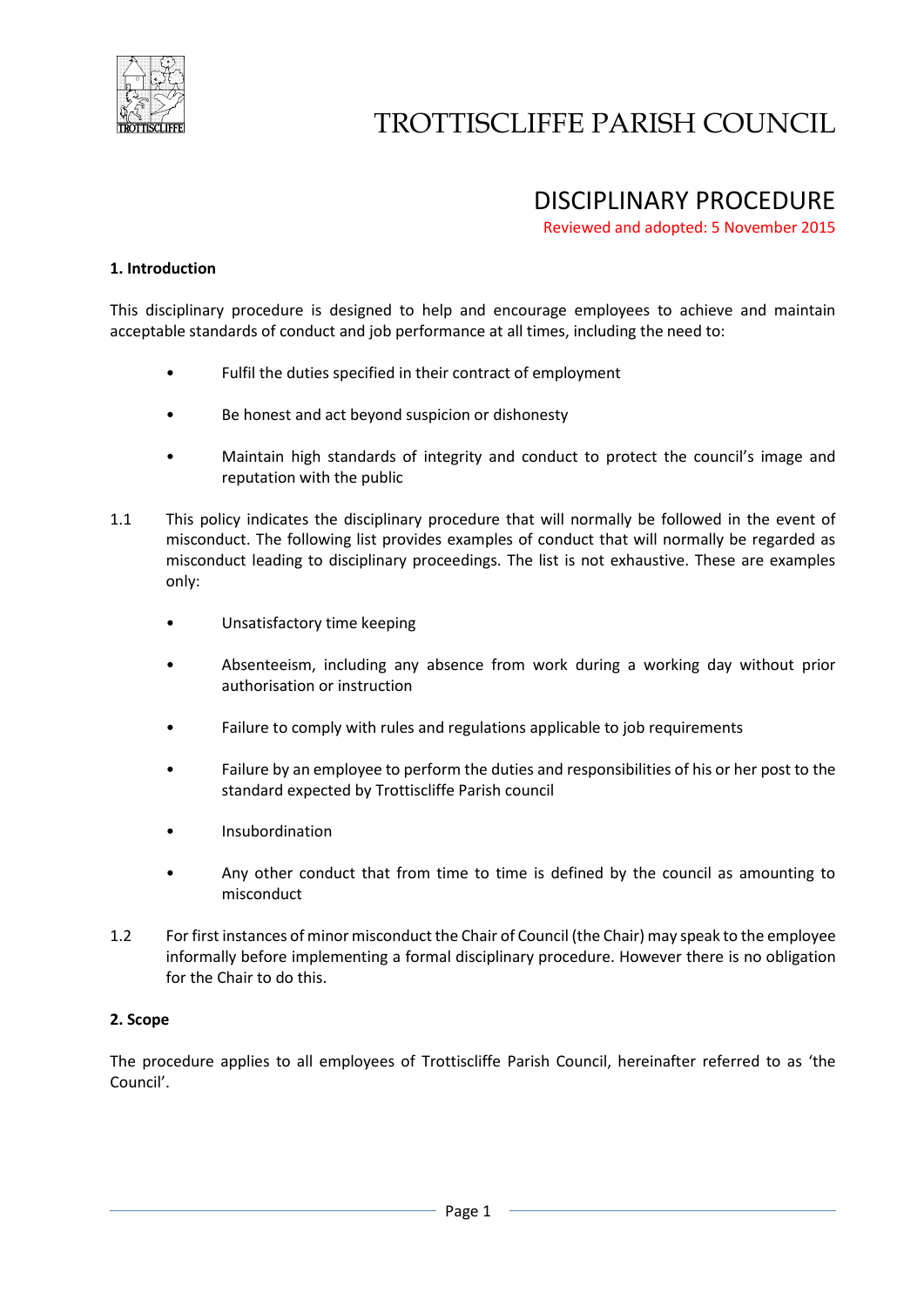

## TROTTISCLIFFE PARISH COUNCIL

#### **3. Verbal warnings**

Verbal Warnings are issued for most first instances of general misconduct depending on the seriousness of the offence. If the employee is given a Verbal Warning he or she will be warned of the likely consequences of any further disciplinary offences or a failure to improve his or her conduct to the satisfaction of the council. A note confirming the Verbal Warning will be placed on the employee's personal file and a copy will be provided to the employee. A Verbal Warning will normally remain in force for six months.

The Verbal Warning stage of the procedure may be omitted if the offence is of a sufficiently serious nature.

#### **4. First Written Warning**

In the case of a serious offence or repetition of an earlier minor offence the employee will normally be given a First Written Warning. A First Written Warning will be issued by the Chair and will set out:

- The nature of the offence and the improvement required (if appropriate) and over what period;
- The likely consequences of any further offence or failure by the employee to improve his/her conduct to an acceptable standard;
- That further offences will result in more serious disciplinary action; and
- The employee's right of appeal.

A First Written Warning will normally remain in force for six months.

The First Written Warning stage of the procedure may be omitted if the offence is of a sufficiently serious nature.

#### **5. Final Written Warning**

If further misconduct occurs within the time period specified in a First Written Warning, or if the misconduct is sufficiently serious the employee will be given a Final Written Warning. A Final Written Warning will be issued by the Chair and will set out:

- The nature of the offence and the improvement required (if appropriate) and over what period;
- The likely consequences of any further offence or failure by the employee to improve his/her conduct to an acceptable standard;
- That further offences will result in more serious disciplinary action up to and including dismissal; and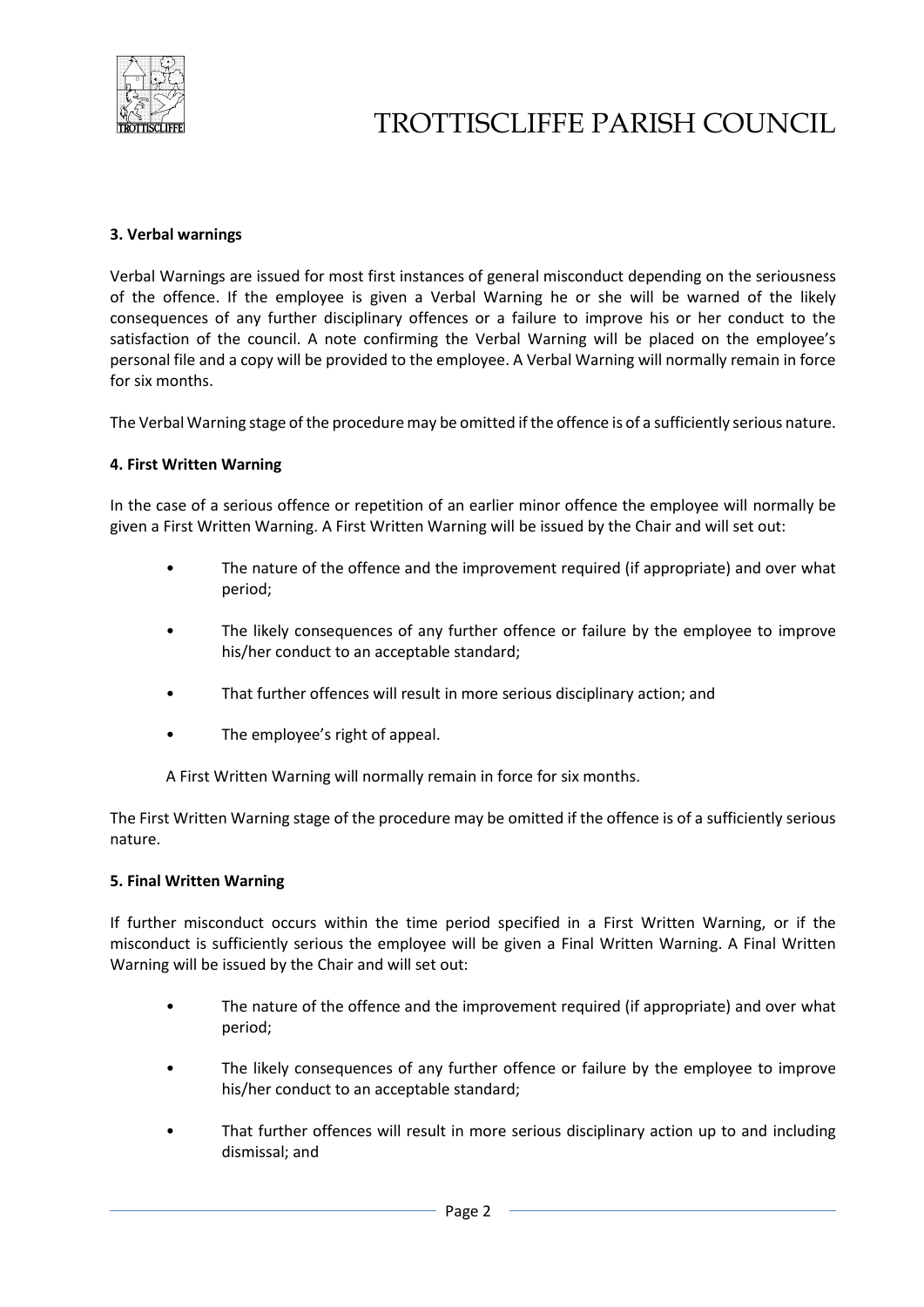

The employee's right of appeal.

Final Written Warnings may also be issued in circumstances where the misconduct does not amount to gross misconduct, but is sufficiently serious enough to warrant only one written warning. A Final Written Warning will normally remain in force for 12 months.

#### **6. Standard Council Disciplinary Procedure**

- 6.1 In the case of further misconduct within the time period specified in any Final Written Warning or if the misconduct is sufficiently serious and the Council deems it to be appropriate to contemplate the dismissal, demotion or suspension (without pay) of the employee the following formal Disciplinary Procedure will be followed.
- 6.2 The council will investigate the alleged misconduct and will establish the facts surrounding the complaint as necessary, taking into account the statements of any available witnesses.
- 6.3 The council will set out in writing the alleged conduct or other circumstances which lead the council to contemplate dismissing the employee or taking disciplinary action against the employee and the basis for the allegation and will send the employee a copy of the statement inviting the employee to attend a disciplinary meeting to discuss the matter. The employee will be provided with a reasonable opportunity to consider his or her response to the information provided in the statement before attending the meeting. The employee must take all reasonable steps to attend the meeting.
- 6.4 Disciplinary meetings will normally be convened within five working days of the Council sending the employee the written statement referred to in 6.3 above. The employee may be accompanied to any disciplinary meeting by a fellow employee or by a representative of a trade union. The Council will be represented by the Chair.
- 6.5 If the time or date proposed for the meeting is inconvenient (either for the employee or for the employee's companion should he or she wish to be accompanied to the meeting pursuant to 6.4 above) the employee may ask to postpone the meeting by up to five working days.
- 6.6 The meeting may be adjourned to allow matters raised during the course of the meeting to be investigated, or to afford the Chair time to consider their decision.
- 6.7 After the meeting the Council will inform the employee of their decision and any applicable sanction within five working days. The meeting may be reconvened for this purpose. The decision will be confirmed to the employee in writing.
- 6.8 If the employee wishes to appeal against the decision he or she must notify the Council in writing within five working days of receiving written notice of the decision.
- 6.9 If the employee notifies the council that he or she wishes to appeal, the employee will be invited to attend a disciplinary appeal meeting before a panel to be formed of three Council members. The employee must take all reasonable steps to attend that disciplinary appeal meeting. The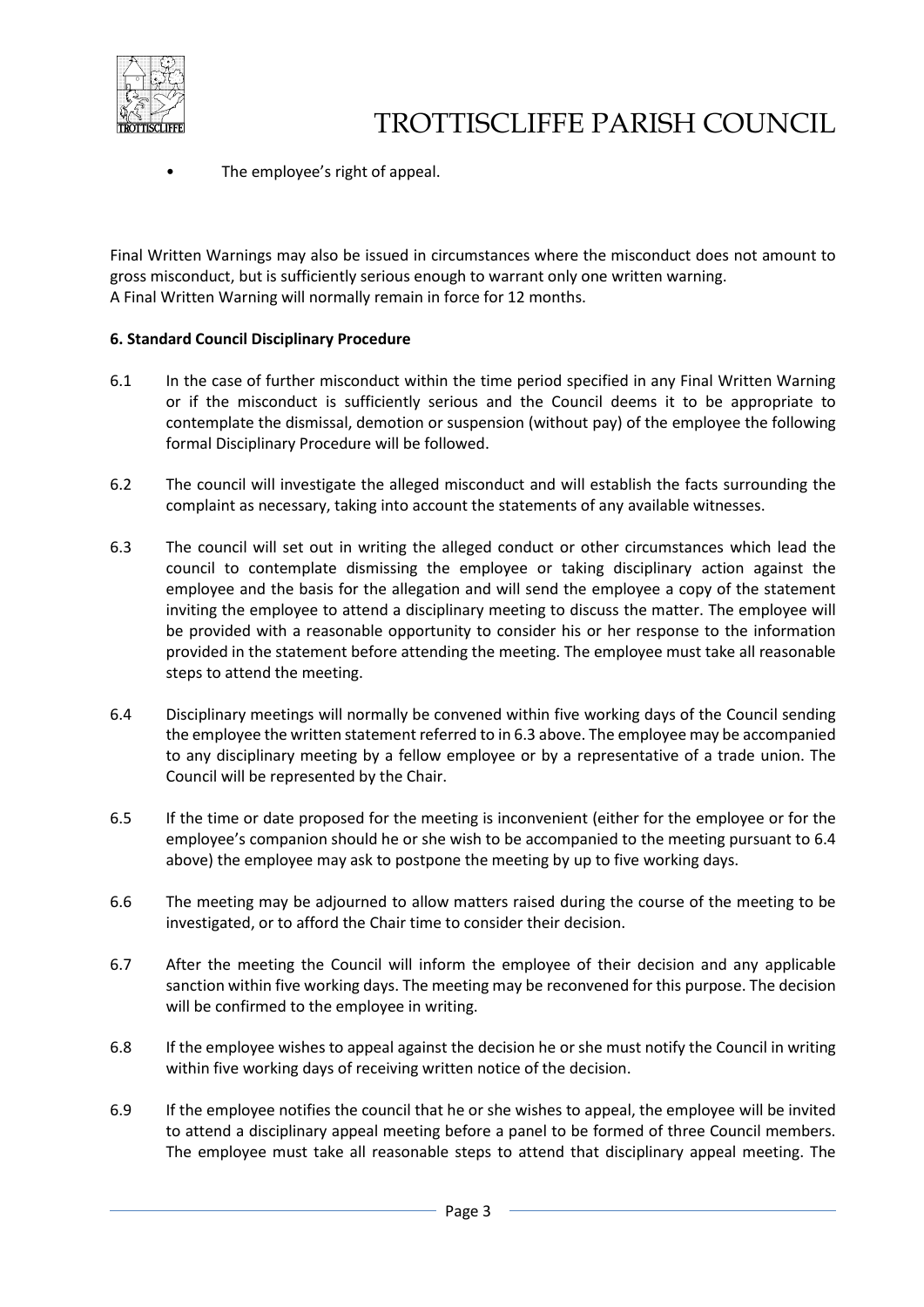

employee has the right to be accompanied to a disciplinary appeal meeting by a fellow employee or by a representative of a trade union.

- 6.10 A disciplinary appeal meeting will normally be convened within seven working days of the Council receiving notification that the employee wishes to appeal pursuant to 6.8 above. If the meeting date is inconvenient for the employee or the employee's companion he or she may ask to postpone the meeting by up to five working days. It should be noted that:
	- (i) Any new evidence that the employee wishes to put forward will be considered, as will any new evidence from the Council. The original disciplinary penalty will be reviewed.
	- (ii) The disciplinary appeal sanction originally imposed cannot be increased upon appeal.
	- (iii) The disciplinary appeal meeting will not necessarily take place before any disciplinary sanction imposed by the Council takes effect. If the employee's appeal is against dismissal and the appeal is successful the employee will be reinstated and continuity of employment will be preserved.
	- (iv) The meeting may be adjourned to allow matters raised during the course of the meeting to be investigated, or to afford the Council's panel of members time to consider its decision.
- 6.11 After the disciplinary appeal meeting the Council will inform the employee of its final decision within five working days. The meeting may be reconvened for this purpose. The decision will be confirmed to the employee in writing.

#### **7. Council Dismissal Procedure for use in Gross Misconduct**

- 7.1 The following list provides examples of conduct that will normally be regarded by the council as Gross Misconduct. This list is not exhaustive. These are examples only:
	- Refusal or repeated failure by an employee to carry out his or her duties
	- Falsification of documents or information (including expense claims)
	- Unauthorised disclosure of confidential information
	- Assaulting a fellow employee or any other person whilst acting or purporting to act on behalf of the Council
	- Insulting, indecent or offensive behaviour towards a fellow employee or any other person whilst acting or purporting to act on behalf of the Council
	- Serious or repeated harassment (including sexual and racial harassment)
	- Incapacity at work due to the influence of alcohol, un-prescribed drugs or any other substance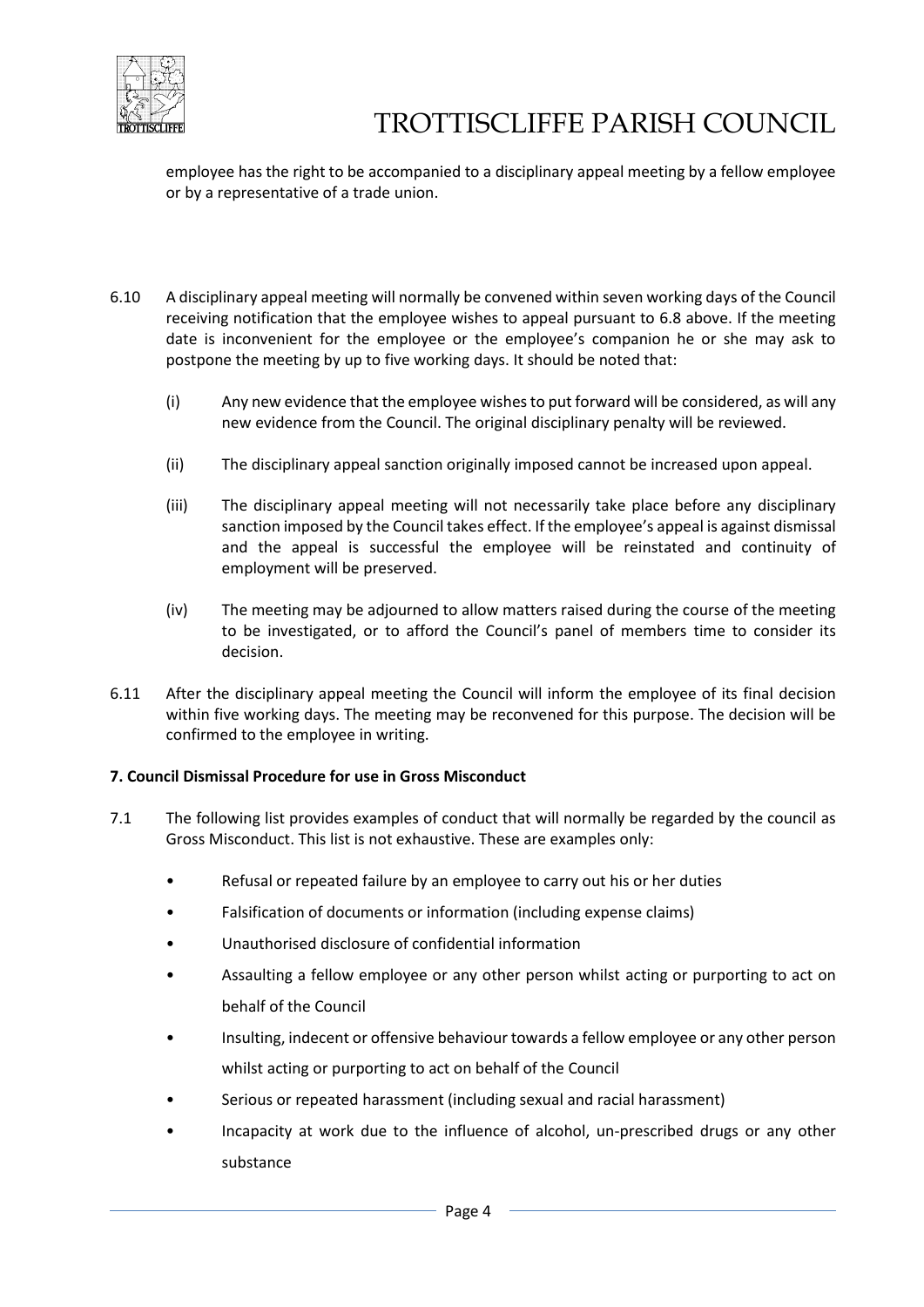

- Wilful damage to council property
- Theft, unauthorised use or possession of council property or theft of the property of a fellow employee
- Conduct bringing the council into disrepute
- Any other conduct that from time to time is defined by the Council as amounting to gross misconduct
- 7.2 If any employee is accused of any Gross Misconduct he or she may be suspended from work on full pay pending the outcome of an investigation into the alleged offence(s). Such a period of suspension will not normally exceed 10 working days unless there are exceptional circumstances.
- 7.3 The Council will investigate the matter and will establish the facts surrounding the complaint as necessary, taking into account the statements of any available witnesses. As part of that investigation the employee will be interviewed.
- 7.4 If the Council believes the employee is guilty of gross misconduct his or her employment will be terminated summarily without notice or pay in lieu of notice.
- 7.5 The Council will send the employee a statement, setting out the allegations of misconduct that led to the employee's dismissal and the Council's basis for thinking that the employee is guilty of that misconduct. The date on which the employment terminated will be confirmed to the employee and the employee may be reminded of any continuing obligations he or she may have following the termination of employment. This statement will also explain the employee's right to appeal against the Council's decision.
- 7.6 If the employee wishes to appeal against the Council's decision he or she must notify the council in writing within five working days of receiving notice of the Council's decision pursuant to 7.5 above.
- 7.7 If the employee appeals the Council will invite the employee to attend a disciplinary appeal meeting before a panel of three Council members. The employee must take all reasonable steps to attend the meeting. The employee has the right to be accompanied to a disciplinary appeal meeting by a fellow employee or by a representative of a trade union.
- 7.8 Any disciplinary appeal meeting will normally be convened within seven working days of the Council receiving notice from the employee that he or she wishes to appeal pursuant to 7.6 above. If the date of the meeting is inconvenient for the employee or his or her companion the employee may ask to postpone the meeting by up to five working days. It should be noted that:
	- (i) Any new evidence that the employee wishes to put forward will be considered, as will any new evidence from the Council. The original disciplinary penalty will be reviewed.